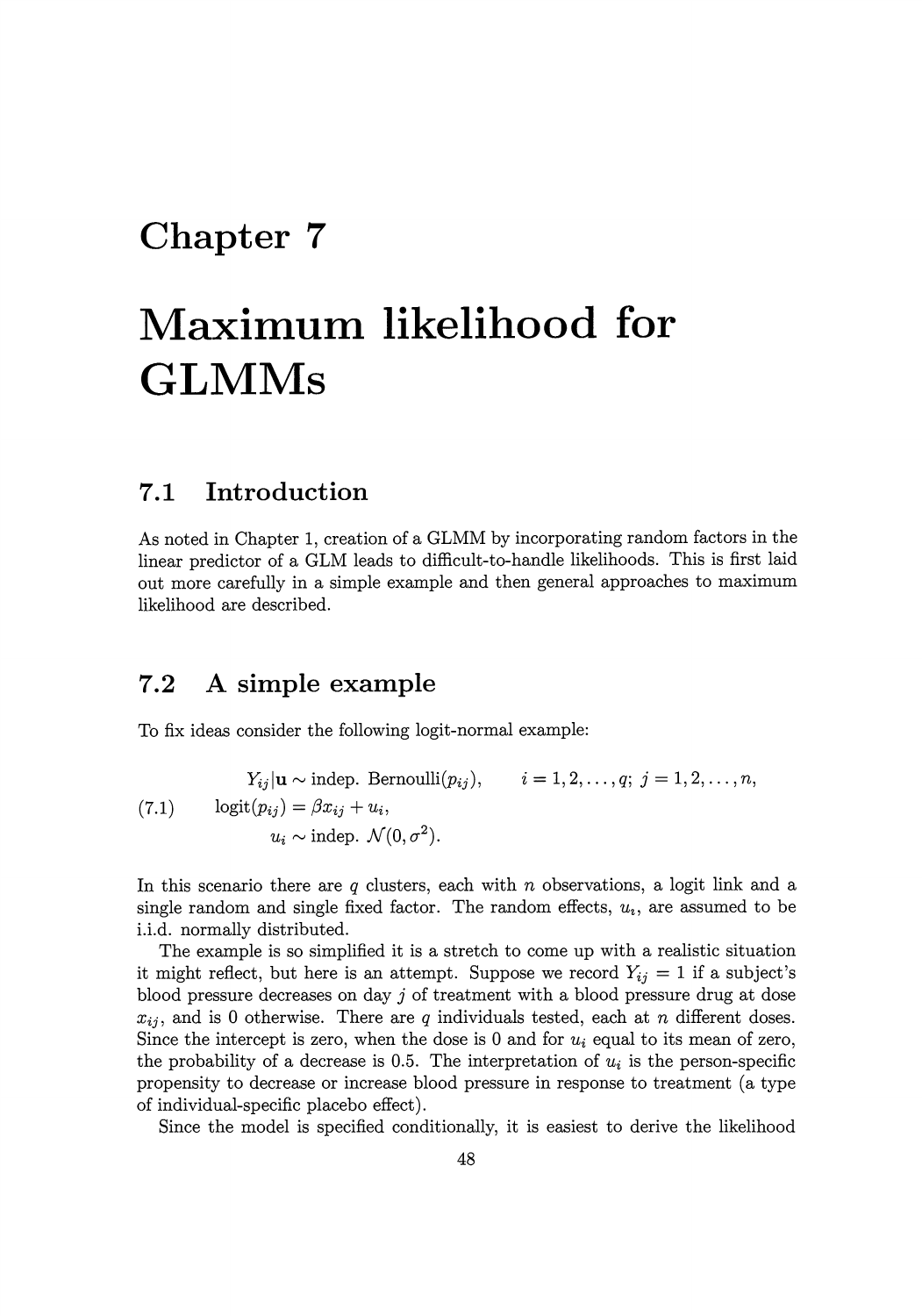through a conditioning argument as follows:

Likelihood = 
$$
\Pr\{\mathbf{Y} = \mathbf{y} | \boldsymbol{\beta}, \sigma^2\}
$$

\n
$$
= \int \Pr\{\mathbf{Y} = \mathbf{y} | \boldsymbol{\beta}, \sigma^2, \mathbf{u}\} f(\mathbf{u} | \sigma^2) d\mathbf{u}
$$

\n
$$
= \int \Pr\{\mathbf{Y} = \mathbf{y} | \boldsymbol{\beta}, \mathbf{u}\} f(\mathbf{u} | \sigma^2) d\mathbf{u}
$$

\n
$$
= \int \prod_{i,j} \Pr\{Y_{ij} = y_{ij} | \boldsymbol{\beta}, \mathbf{u}\} f(\mathbf{u} | \sigma^2) d\mathbf{u}
$$

\n
$$
= \prod_i \int \prod_j \Pr\{Y_{ij} = y_{ij} | \boldsymbol{\beta}, u_i\} f(u_i | \sigma^2) d u_i
$$

\n
$$
= \prod_i \int e^{\beta \sum_j y_{ij} x_{ij} + y_i u_i} \prod_j (1 + e^{\beta x_{ij} + u_i})^{-1}
$$

\n
$$
\times \exp\{-u_i^2/2\sigma^2\}/(2\pi\sigma^2)^{1/2} du_i.
$$

There are several noteworthy features of the above calculations. First, the product appears in the fourth line because of the assumed conditional independence of the *Yij* given the random effects. Second, the product over the index i moves to the outside of the integration because the data form independent clusters (data within a cluster are dependent, but between clusters are independent). Finally, this integral cannot be evaluated in closed form, even though it about the simplest logit-normal model possible. On the other hand, it would not be too hard to evaluate this likelihood numerically since it is the product of single-dimensional integrals.

When the model has a single random effect or two nested random effects, it is relatively easy to evaluate the integrals in the likelihood. One can then maximize the likelihood numerically to find ML estimates and to perform likelihood ratio tests. This is the approach adopted in software such as SAS Proc NLMIXED (SAS Institute, 2001).

#### **a. Numerical evaluation of the likelihood**

When there is a single, normally distributed random effect, the likelihood can be written as a product of integrals of the form

(7.3) 
$$
\int_{-\infty}^{+\infty} g(x) \exp\{-x^2\} dx.
$$

These can often be accurately evaluated using Gauss-Hermite quadrature, which addresses the usually troublesome appearance of an infinite range of integration:

(7.4) 
$$
\int_{-\infty}^{+\infty} g(x) \exp\{-x^2\} dx \approx \sum_i w_i g(x_i),
$$

where the weights  $w_i$  and the evaluation points  $x_i$  can be found in books with details on numerical integration (e.g., Abramowitz and Stegun, 1964). This is a numerically simple approximation and is quite fast to compute, making numerical likelihood methods feasible.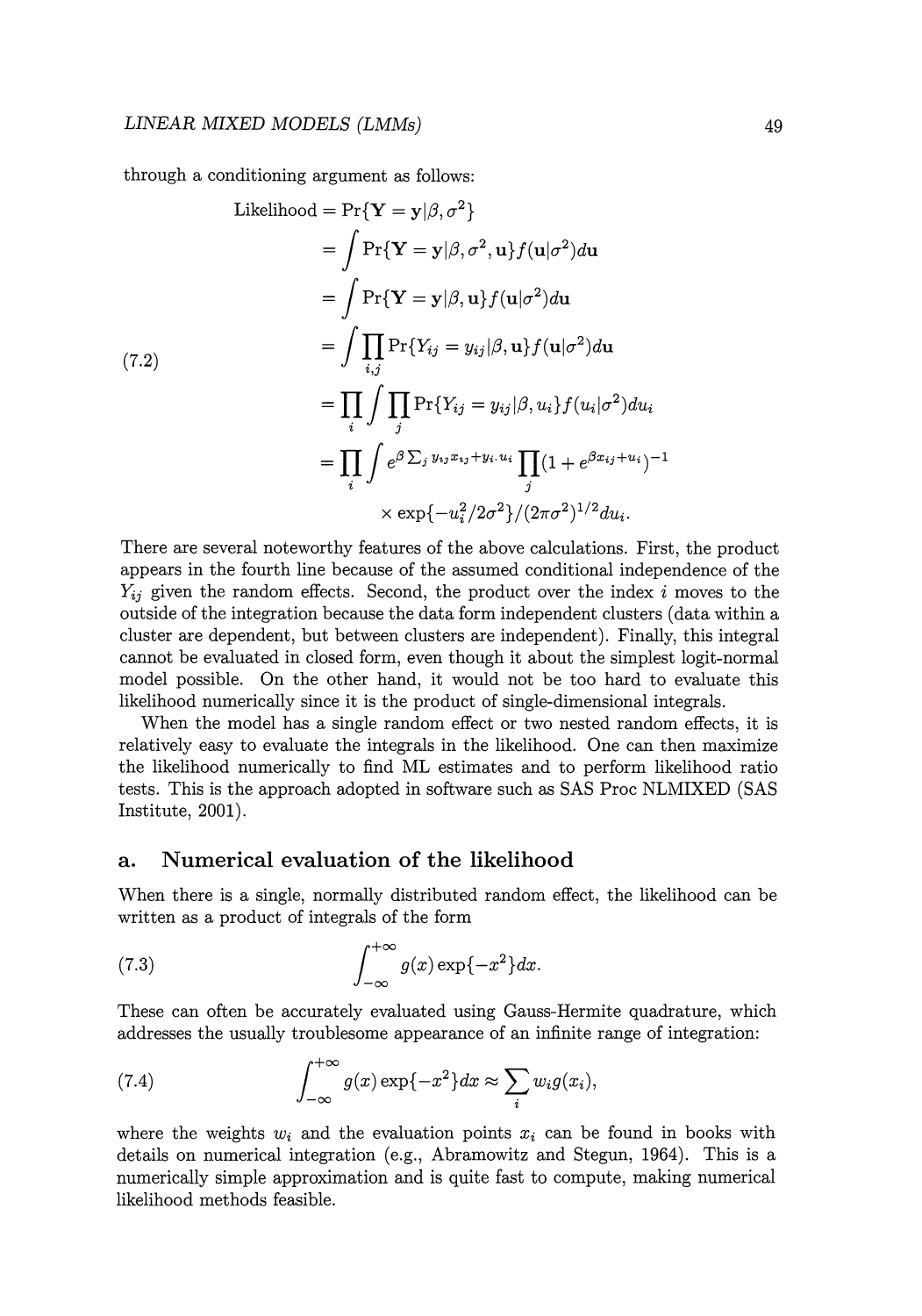As with any "automatic" numerical integration method, there are situations in which Gauss-Hermite quadrature for models like the logit-normal will give inaccurate results, generally having to do with the placement of the evaluation points. An improvement on simple Gauss-Hermite quadrature is adaptive quadrature, as exemplified in SAS Proc NLMIXED (SAS Institute, 2001) and Rabe-Hesketh et al. (2002), in which the point of evaluation of the integral is "centered" in order to improve accuracy.

While this approach works in simple problems it is not satisfactory in more difficult problems. The main complication is the design with regards to the random effects, since this affects which data are modeled as correlated. A particularly troublesome situation is when there are crossed random effects; in that case the data do not break into independent clusters, as opposed to the simple situation in (7.2). The leaf blight example has crossed random factors and evaluation of the likelihood would require the numerical evaluation of integrals of dimension greater than 200. Handling such situations is the topic of the remainder of the chapter.

## **7.3 Simulation approaches to ML**

Since direct numerical evaluation of the likelihood is infeasible for many GLMMs, alternate approaches must be explored for approximating or calculating the likelihood (and then maximizing it). Many of the techniques have a genesis in Bayesian computational methods.

#### **a. Model and notation**

First I recall the notation for our GLMM from Chapter 4. Let Y denote the observed data vector and we will hypothesize the existence of a vector of random effects **u.**  We assume that the conditional distribution of Y given **u** follows a generalized linear model, with linear predictor,  $\eta_i$ , of the form  $\eta_i = \mathbf{x}'_i \boldsymbol{\beta} + \mathbf{z}'_i \mathbf{u}$ , where  $\mathbf{x}'_i$  denotes the *i*th row of  $X$ , the model matrix for the fixed effects, and likewise with  $z'$ , being the ith row of the model matrix for the random effects:

(7.5)  
\n
$$
Y_i|\mathbf{u} \sim \text{indep. } f_{Y_i|\mathbf{u}}(y_i|\mathbf{u}, \beta, \phi),
$$
\n
$$
E[Y_i|\mathbf{u}] = \mu_i,
$$
\n
$$
g(\mu_i) = \eta_i = \mathbf{x}'_i \beta + \mathbf{z}'_i \mathbf{u},
$$
\n
$$
\mathbf{u} \sim f_{\mathbf{U}}(\mathbf{u}|\mathbf{D}).
$$

Note that we are assuming that the parameters of the conditional distribution of  $\bf{Y}$ given **u** and those of **u** are distinct.

The likelihood for (7.5) is given by

(7.6) 
$$
L(\boldsymbol{\beta}, \phi, \mathbf{D}) = \int \prod_{i=1}^{n} f_{Y_i | \mathbf{u}}(y_i | \mathbf{u}, \boldsymbol{\beta}, \phi) f_{\mathbf{U}}(\mathbf{u} | \mathbf{D}) d\mathbf{u},
$$

which cannot usually be evaluated in closed form.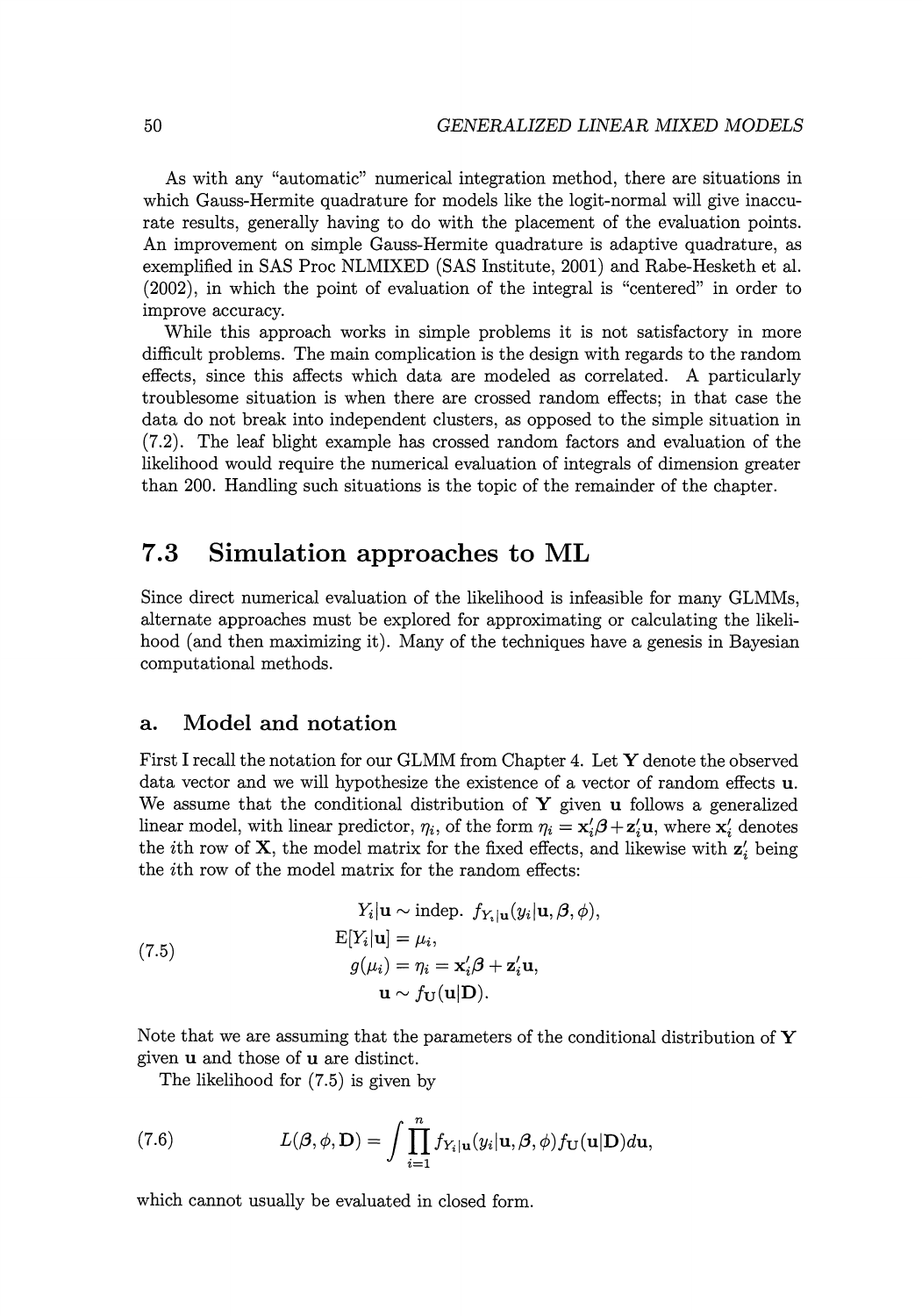#### **b. Monte Carlo EM**

A possible approach to dealing with the high-dimensional integration is to set up an EM algorithm to compute the maximum likelihood estimates. To do so we need to define what will be the "missing data." A typical assumption in linear mixed models (see, e.g., Searle et al., 1992) is to consider the random effects, **u,** to be the missing data. The complete data,  $W$ , is then  $W=(Y,u)$  and the complete data loglikelihood is given by

(7.7) 
$$
\ln L_{\mathbf{W}} = \sum_{i} \ln f_{Y_i|\mathbf{u}}(y_i|\mathbf{u}, \boldsymbol{\beta}, \phi) + \ln f_{\mathbf{U}}(\mathbf{u}|\mathbf{D}).
$$

This choice of missing data has two advantages. First, upon knowing **u,** the *Yi* are independent. Second, the M step of the EM algorithm maximizes with respect to  $\beta$ ,  $\phi$  and **D**. Since  $\beta$  and  $\phi$  only enter the first term, the M step with respect to  $\beta$  and  $\phi$  uses only the generalized linear model portion of the likelihood and so it is similar to a standard generalized linear model computation with the values of **u**  treated as known. Maximizing with respect to **D** is just ML using the distribution of **u** after replacing sufficient statistics (in the case where  $f_{\mathbf{U}}$  is in the exponential family) with their conditional expected values. The EM algorithm then takes the following form (where a superscript indicates the round of iteration):

- 1. Choose starting values  $\boldsymbol{\beta}^{(0)}$ ,  $\phi^{(0)}$ , and  $\mathbf{D}^{(0)}$ . Set  $m = 0$ .
- 2. Calculate (with expectations evaluated under the current values).
	- (a)  $\beta^{(m+1)}$  and  $\phi^{(m+1)}$  to maximize E[ln  $f_{\mathbf{Y}|\mathbf{u}}(\mathbf{y}|\mathbf{u}, \beta, \phi)|\mathbf{y}$ ].
	- (b)  $\mathbf{D}^{(m+1)}$  to maximize E[ln  $f_{\mathbf{u}}(\mathbf{u}|\mathbf{D})|\mathbf{v}$ ].
- 3. If convergence is achieved, declare the current values to be the MLEs; otherwise increment  $m = m + 1$  and return to step 2.

In general, neither the expectation in 2(a) nor that in 2(b) can be computed in closed form. This is because the conditional distribution of  $u|y$  involves  $f<sub>y</sub>$ , that is, the likelihood, which is the quantity we are trying to avoid calculating directly.

It *is* possible, however, to produce random draws from the conditional distribution of uly, without specifying or calculating  $f_Y$ . One can then form Monte Carlo approximations to the required expectations.

There are a number of ways to produce the samples, including a Gibbs sampler (McCulloch, 1994), the Metropolis-Hastings algorithm (McCulloch, 1997) or the independence sampler (Booth and Hobert, 1999). For example, to specify a Metropolis algorithm, we must specify a candidate distribution,  $h_{\text{U}}(\mathbf{u})$ , from which potential new values are drawn and also an acceptance function which gives the probability of accepting the new value (as opposed to keeping the previous value). This acceptance function is given by

(7.8) 
$$
A_k(\mathbf{u}, \mathbf{u}^*) = \min\left\{1, \frac{f_{\mathbf{u}|\mathbf{Y}}(\mathbf{u}^*|\mathbf{y}, \beta, \phi)h_{\mathbf{u}}(\mathbf{u})}{f_{\mathbf{u}|\mathbf{Y}}(\mathbf{u}|\mathbf{y}, \beta, \phi)h_{\mathbf{u}}(\mathbf{u}^*)}\right\},
$$

where  $\mathbf{u}^* = (u_1, u_2, \ldots, u_{k-1}, u_k^*, u_{k+1}, \ldots, u_q)$  and  $A_k$  defines the probability of accepting the new coordinate  $u_k^*$  and replacing  $u_k$  with it.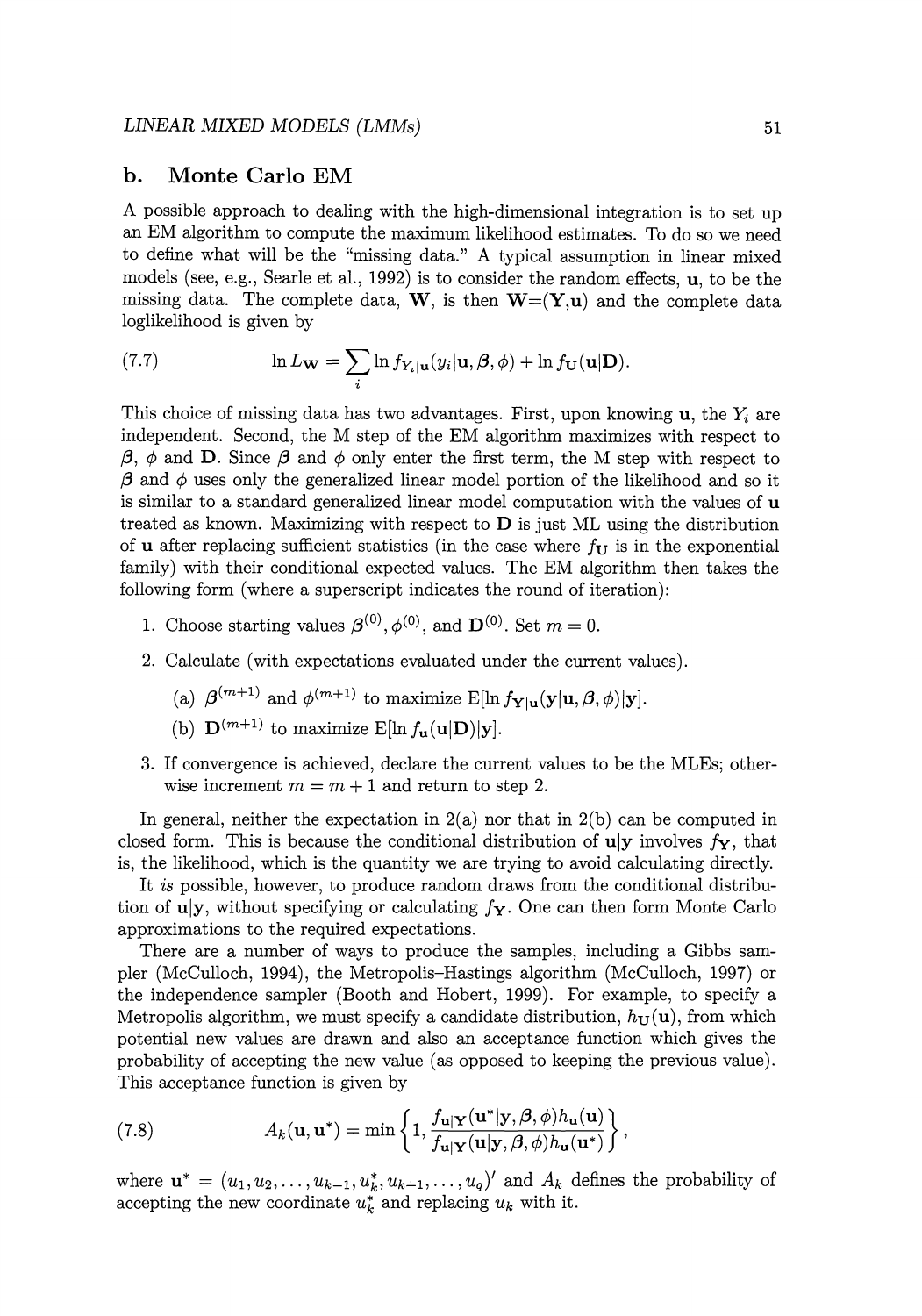What should be used for the candidate distibution,  $h_{\mathbf{u}}(\mathbf{u}^*)$ ? One choice is to use  $h_{\bf u} = f_{\bf u}$ , in which case we get a simplification:

(7.9)  
\n
$$
\frac{f_{\mathbf{u}|\mathbf{Y}}(\mathbf{u}|\mathbf{y},\beta,\phi)h_{\mathbf{U}}(\mathbf{u})}{f_{\mathbf{u}|\mathbf{Y}}(\mathbf{u}|\mathbf{y},\beta,\phi)h_{\mathbf{U}}(\mathbf{u}^*)}
$$
\n
$$
=\frac{\prod_{i=1}^n f_{y_i|\mathbf{u}}(y_i|\mathbf{u},\beta,\phi) f_{\mathbf{u}}(\mathbf{u}^*|\mathbf{D}) f_{\mathbf{u}}(\mathbf{u}|\mathbf{D})}{\prod_{i=1}^n f_{y_i|\mathbf{u}}(y_i|\mathbf{u}^*,\beta,\phi) f_{\mathbf{u}}(\mathbf{u}|\mathbf{D}) f_{\mathbf{u}}(\mathbf{u}^*|\mathbf{D})}
$$
\n
$$
=\frac{\prod_{i=1}^n f_{y_i|\mathbf{u}}(y_i|\mathbf{u},\beta,\phi)}{\prod_{i=1}^n f_{y_i|\mathbf{u}}(y_i|\mathbf{u}^*,\beta,\phi)}.
$$

This calculation only involves the specification of the generalized linear model portion of the model, namely the conditional distribution of  $Y|u$ .

Incorporating the Metropolis step into the EM algorithm gives an algorithm as follows:

- 1. Choose starting values  $\boldsymbol{\beta}^{(0)}$ ,  $\phi^{(0)}$ , and  $\mathbf{D}^{(0)}$ . Set  $m = 0$ .
- 2. Generate N values,  $\mathbf{u}^{(1)}, \mathbf{u}^{(2)}, \ldots, \mathbf{u}^{(N)}$ , from the conditional distribution of  $u|Y$  using a Metropolis algorithm like the one described above and using the current parameter values.
- 3. Choose
	- (a)  $\beta^{(m+1)}$  and  $\phi^{(m+1)}$  to maximize a Monte Carlo estimate of  $E[\ln f_{\mathbf{Y}|\mathbf{u}}(\mathbf{y}|\mathbf{u}, \boldsymbol{\beta}, \phi)|\mathbf{y}]$ , namely  $\frac{1}{N}\sum_{k=1}^{N}\ln f_{\mathbf{Y}|\mathbf{u}}(\mathbf{y}|\mathbf{u}^{(k)}, \boldsymbol{\beta}, \phi)$ .
	- (b)  $\mathbf{D}^{(m+1)}$  to maximize  $\frac{1}{N}\sum_{i=1}^{N}\ln f_{\mathbf{u}}(\mathbf{u}^{(k)}|\mathbf{D}).$
- 4. If convergence is achieved, declare the current values to be the MLEs; otherwise increment  $m = m + 1$  and return to step 2.

While computationally intensive, this approach remains feasible for a variety of data configurations.

#### **c. Monte Carlo Newton-Raphson**

Although the EM algorithm is stable, in the sense that it is often able to converge from a wide variety of starting values, it is also well known to require many iterations to converge in a variety of problems. Algorithms that are quadratically convergent are often preferred. I next consider a version of Monte Carlo ML using a algorithm more akin to Newton-Raphson.

Whenever the marginal density of **Y** is formed with distinct parameters for  $f_{\mathbf{Y}|u}$ and  $f_{\bf{u}}$  then the ML equations for  $\boldsymbol{\theta} = (\boldsymbol{\beta}', \phi)'$  and **D** take the following form:

(7.10) 
$$
\mathbf{E}\left[\frac{\partial \ln f_{\mathbf{Y}|\mathbf{u}}(\mathbf{y}|\mathbf{U},\boldsymbol{\theta})}{\partial \boldsymbol{\theta}}\Big|\mathbf{y}\right] = 0,
$$

(7.11) 
$$
\mathbf{E}\left[\left.\frac{\partial \ln f_{\mathbf{u}}(\mathbf{U}|\mathbf{D})}{\partial \mathbf{D}}\right|\mathbf{y}\right]=0,
$$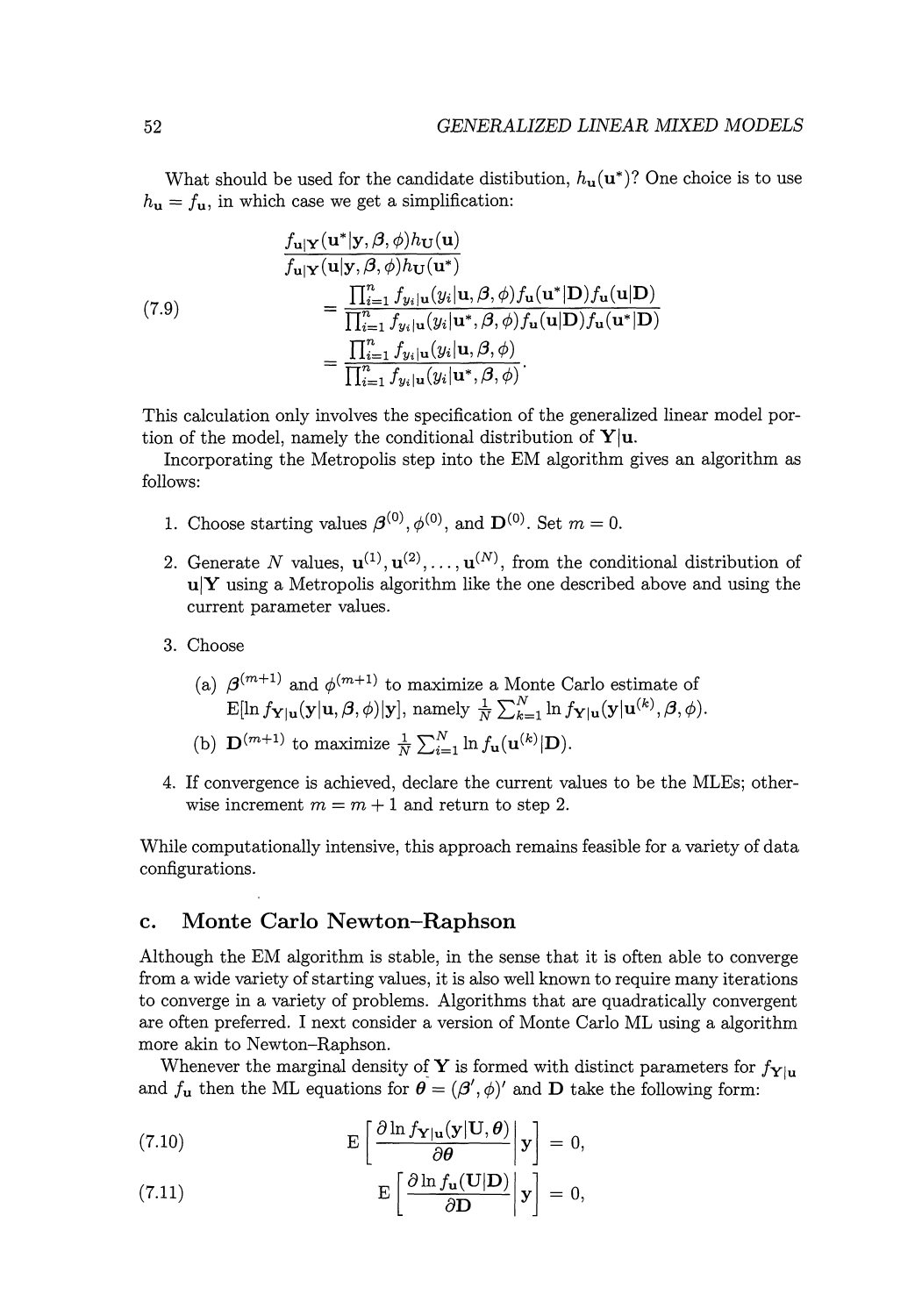#### *LINEAR MIXED MODELS (LMMs)* 53

where I have momentarily used the standard notation of U to denote a random variable, to more clearly indicate that the expectation is with respect to the distribution of the random effects, **U,** conditional on **Y.** Equality (7.11) only involves the distribution of **U** and is often fairly easy to solve, for example, when the distribution is normal. On the other hand, solving the first equality is similar to a standard generalized linear model and is amenable to a Newton-Raphson or scoring approach, which I now develop.

Expanding  $\partial \ln f_{Y|u}(y|U, \theta)/\partial \beta$  as a function of  $\beta$  around the value  $\theta_0 = (\beta'_0, \phi_0)'$ gives

(7.12)  
\n
$$
\frac{\partial \ln f_{\mathbf{Y}|\mathbf{u}}(\mathbf{y}|\mathbf{U}, \boldsymbol{\theta})}{\partial \beta} \stackrel{\mathbf{X}|\mathbf{u}(\mathbf{y}|\mathbf{U}, \boldsymbol{\theta})}{\partial \beta}\Big|_{\boldsymbol{\theta} = \boldsymbol{\theta}_0} + \frac{\partial^2 \ln f_{\mathbf{Y}|\mathbf{u}}(\mathbf{y}|\mathbf{U}, \boldsymbol{\theta})}{\partial \beta \partial \beta'} \Big|_{\boldsymbol{\theta} = \boldsymbol{\theta}_0} (\boldsymbol{\beta} - \boldsymbol{\beta}_0).
$$

Specializing this to our model, and after utilizing the fact that one term has a conditional expected value of **0,** the approximation becomes

(7.13)  
\n
$$
\frac{\partial \ln f_{\mathbf{Y}|\mathbf{u}}(\mathbf{y}|\mathbf{U}, \boldsymbol{\theta})}{\partial \boldsymbol{\beta}} \stackrel{=}{=} \mathbf{X}' \mathbf{W}(\boldsymbol{\theta}_0, \mathbf{U}) / a(\phi_0) \frac{\partial \boldsymbol{\eta}}{\partial \boldsymbol{\mu}} \bigg|_{\boldsymbol{\theta} = \boldsymbol{\theta}_0} [\mathbf{Y} - \boldsymbol{\mu}(\boldsymbol{\theta}_0, \mathbf{U})] - \mathbf{X}' \mathbf{W}(\boldsymbol{\theta}_0, \mathbf{U}) / a(\phi_0) (\boldsymbol{\beta} - \boldsymbol{\beta}_0),
$$

where  $\mathbf{W}(\boldsymbol{\theta}, \mathbf{U}) = \text{diag}\{(\partial \eta_i/\partial \mu_i)^2 \text{var}(Y_i|\boldsymbol{\mu})\}, \mu_i(\boldsymbol{\theta}, \mathbf{u}) = \text{E}[Y_i|\mathbf{u}], \text{ and } \partial \boldsymbol{\eta}/\partial \boldsymbol{\mu} =$  $diag{\lbrace \partial \eta_i / \partial \mu_i \rbrace}$ .

Using this approximation in (7.10) leads to an iteration equation of

(7.14)  

$$
\beta^{(m+1)} = \beta^{(m)} + \mathbf{E} \left[ \mathbf{X}' \mathbf{W} \left( \theta^{(m)}, \mathbf{U} \right) \mathbf{X} | \mathbf{y} \right]^{-1} \times \mathbf{E} \left[ \mathbf{X}' \mathbf{W} \left( \theta^{(m)}, \mathbf{U} \right) \frac{\partial \boldsymbol{\eta}}{\partial \boldsymbol{\mu}} \bigg|_{\theta = \theta^{(m)}} \right] \times \left\{ \mathbf{y} - \boldsymbol{\mu} \left( \beta^{(m)}, \mathbf{U} \right) \right\} \bigg| y \bigg].
$$

This analog of scoring would proceed by iteratively solving (7.11), (7.14) and an equation for  $\phi$ . An advantage of the scoring approach over MCEM is that it makes automatic the maximization step in  $2(a)$ .

Again, the expectations cannot typically be evaluated in closed form which leads to a Monte Carlo Newton-Raphson (MCNR) approach. The 3(b) step in MCEM would be replaced by

(7.15)  

$$
\beta^{(m+1)} = \beta^{(m)} + \tilde{\mathbb{E}} \left[ \mathbf{X}' \mathbf{W} \left( \theta^{(m)}, \mathbf{U} \right) \mathbf{X} | \mathbf{y} \right]^{-1} \times \tilde{\mathbb{E}} \left[ \mathbf{X}' \mathbf{W} \left( \theta^{(m)}, \mathbf{U} \right) \frac{\partial \boldsymbol{\eta}}{\partial \mu} \Big|_{\theta = \theta^{(m)}} \times \{ \mathbf{y} - \mu(\beta^{(m)}, \mathbf{U}) \} \Big| y \right],
$$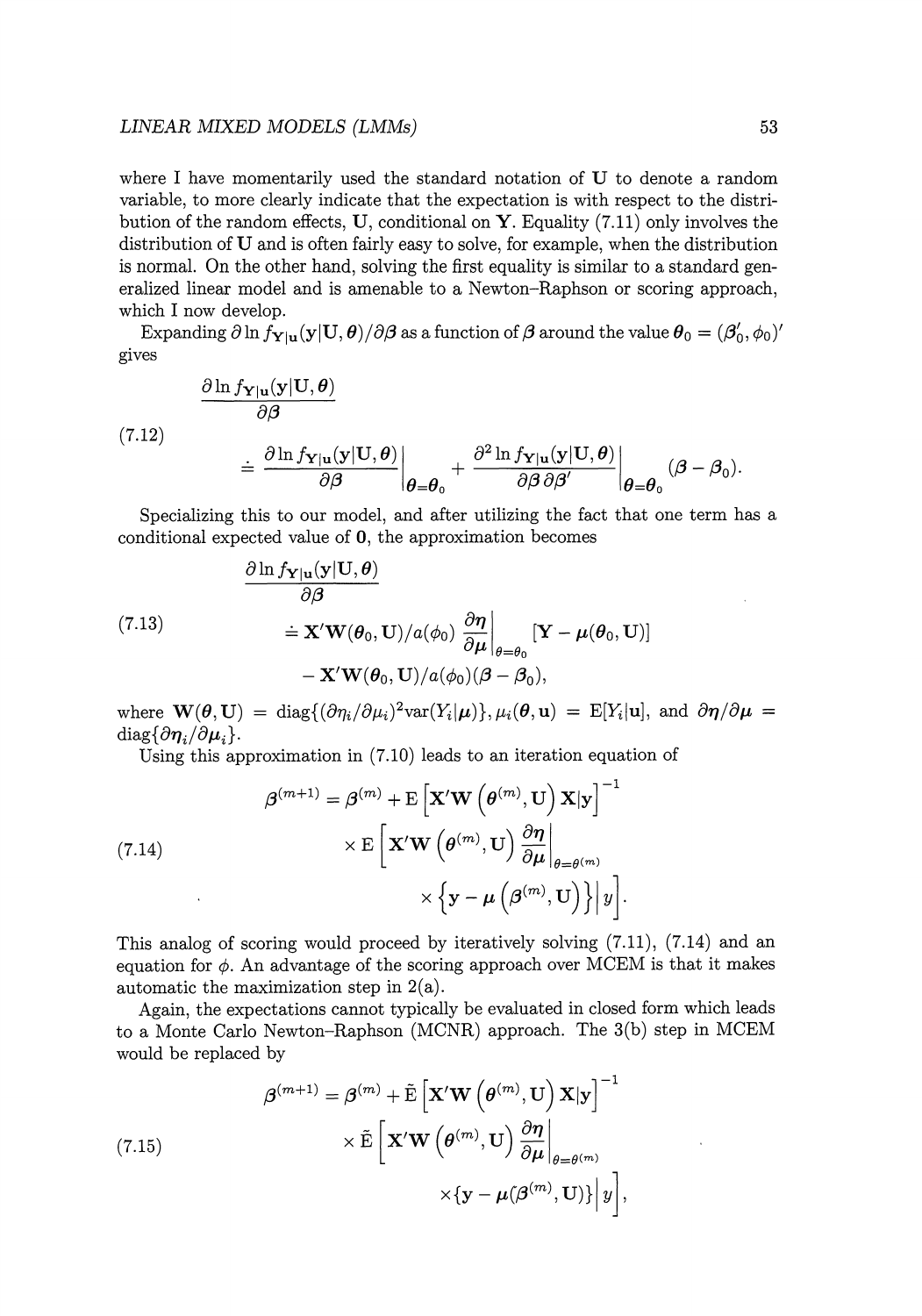where  $\tilde{E}$  represents a Monte Carlo approximant to the expectation.

#### **d. Simulated maximum likelihood and moments**

While both MCEM and MCNR work on the log of the likelihood, Geyer and Thompson (1992), Gelfand and Carlin (1993) and Durbin and Koopman (1997) have suggested simulation to estimate the value of the likelihood directly. Starting from the likelihood we have

(7.16)  
\n
$$
L(\boldsymbol{\beta}, \phi, \mathbf{D} | \mathbf{y}) = \int f_{\mathbf{y} | \mathbf{u}}(\mathbf{y} | \mathbf{u}, \boldsymbol{\beta}, \phi) f_{\mathbf{U}}(\mathbf{u} | \mathbf{D}) d\mathbf{u}
$$
\n
$$
= \int \frac{f_{\mathbf{y} | \mathbf{u}}(\mathbf{y} | \mathbf{u}, \boldsymbol{\beta}, \phi) f_{\mathbf{U}}(\mathbf{u} | \mathbf{D})}{h_{\mathbf{u}}(\mathbf{u})} h_{\mathbf{u}}(\mathbf{u}) d\mathbf{u}
$$
\n
$$
= \frac{1}{N} \sum_{k=1}^{N} \frac{f_{\mathbf{y} | \mathbf{u}}(\mathbf{y} | \mathbf{u}^{(k)}, \boldsymbol{\beta}, \phi) f_{\mathbf{U}}(\mathbf{u}^{(k)} | \mathbf{D})}{h_{\mathbf{u}}(\mathbf{u}^{(k)})},
$$

where the **u**'s are selected from the *importance sampling* distribution  $h_{\mathbf{u}}(\mathbf{u})$  and  $N$  is the number of simulated values. This is an unbiased estimate no matter the choice of  $h_{\mathbf{u}}(\mathbf{u})$ . The simulated likelihood is then numerically maximized, either after a single simulation, or using multiple simulations in an iterative process where the importance sampling distribution is allowed to depend on the current parameter values. A distinction to this approach is that the simulation and the maximization take place in two separate steps, while the MCEM and MCNR methods directly approximate the terms needed to perform the maximization.

#### e. **Stochastic approximation**

Stochastic approximation is a well-researched method (e.g., Lai and Robbins, 1979; Wei, 1987; Ruppert, 1991) originally proposed for finding the root of a regression equation in cases where it was desired to avoid strong assumptions about the form of the regression. Starting from an initial guess of  $x^{(0)}$ , and under the assumption that  $E[Y|x]$  is increasing, new guesses are obtained via an equation of the form

(7.17) 
$$
x^{(m+1)} = x^{(m)} - \alpha_m Y_m,
$$

where  $Y_m$  is a value of Y sampled from the regression model with  $x = x^{(m)}$ , and with  $\alpha_m$  decreasing slowly enough so that  $\sum \alpha_m = \infty$ , but quickly enough so that  $\sum \alpha_m^2 < \infty$ . The intuition behind (7.17) is that if the current guess as to the root gives a value of  $Y_m$  that is larger than zero, then the next value of x should be smaller than the current one. The values of  $\alpha_m$  are chosen to be decreasing so that the sequence eventually converges to the root, without using step sizes so small that convergence takes too long.

How can this idea be applied to solving for the MLEs in GLMMs? The basic idea is to apply the root-finding to the ML equation, appropriately defined. Since

$$
f_{\mathbf{u}|\mathbf{Y}} = \frac{f_{\mathbf{Y},\mathbf{u}}}{f_{\mathbf{Y}}}
$$

we have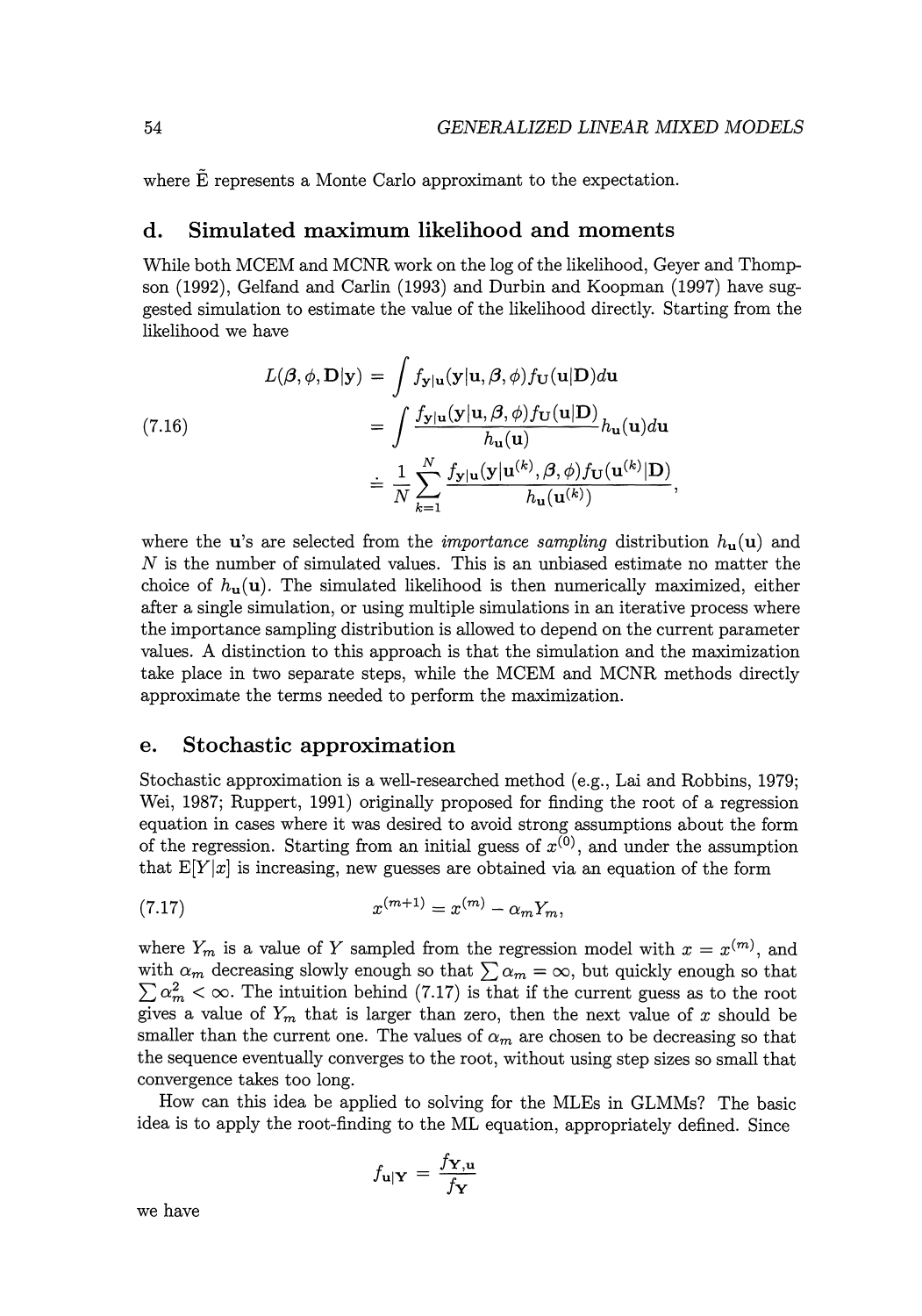$$
\ln f_{\mathbf{Y},\mathbf{u}} = \ln f_{\mathbf{Y}} + \ln f_{\mathbf{u}|\mathbf{Y}}
$$

and

(7.18) 
$$
\frac{\partial \ln f_{\mathbf{Y},\mathbf{u}}}{\partial \theta} = \frac{\partial \ln f_{\mathbf{Y}}}{\partial \theta} + \frac{\partial \ln f_{\mathbf{u}|\mathbf{Y}}}{\partial \theta}.
$$

Noting that the expectation (with respect to the conditional distribution of u given Y) of the final term in  $(7.18)$  is zero (by the usual score identity) we can regard it as a regression equation with  $\partial \ln f_{\mathbf{Y},u}/\partial \theta$  playing the role of the "response,"  $\partial \ln f_{\mathbf{Y}}/\partial \theta$  playing the role of the regression equation (regarded as a function of the unknown parameter,  $\theta$ ), and  $\partial \ln f_{\mathbf{u}|\mathbf{Y}}/\partial \theta$  as a mean-zero "error" term. Now solving for the root of the "regression" equation is the same as solving for the value of  $\theta$  that makes  $\partial \ln f_{\mathbf{Y}}/\partial \theta$  equal to zero, that is, the ML estimate. See Delyon et al. (1999) for a recent example of such work.

## **7.4 Nonparametric maximum likelihood**

Thus far, I have only considered parametric estimation of the random effects distribution. This is partially a personal bias, partly due to the fact that nonparametric estimation of random effects distributions is limited in the scope of problems to which it is applicable (in complicated problems with multiple random factors and covariates it will often give degenerate answers), and partially due to the feeling, backed up by some research, that the exact form assumed for a latent, unobserved variate is not terribly important. This is supported by, for example, Neuhaus et al. (1992) and Tan et al. (1999) and it is important to discount the results of Heckman and Singer (1984), which suggest great sensitivity to the assumed distribution but apply to situations in which there is a mixture distribution but *only one observation per level of the "random effect,"* a situation I consider unrealistic.

That said, there is considerable literature on nonparametric estimation of the random effects distribution. The nonparametric MLE takes the form of a discrete distribution on a finite number of support points (Lindsey, 1983). See Aitken (1999) for a nice recent review article. Various forms of the EM algorithm have been suggested for fitting these models; see Pilla and Lindsay (2001) for a recent example. Variations on complete nonparametric MLE fitting are the smooth nonparametric approaches of Magder and Zeger (1996) and Verbeke and Lesaffre (1996) and the "semi-nonparametric" approach of Zhang and Davidian (2001).

## **7.5 Bayesian methods**

My approach throughout this monograph is unabashedly frequentist. In a sense, a Bayesian would never be concerned with a mixed model: she would consider all factors to be random. Of course, this makes the computations nearly as difficult as maximum likelihood. Modern computational methods for Bayesian analysis of generalized linear models are an active research area I won't attempt to summarize here. The state of the practice is exemplified in software packages like BUGS